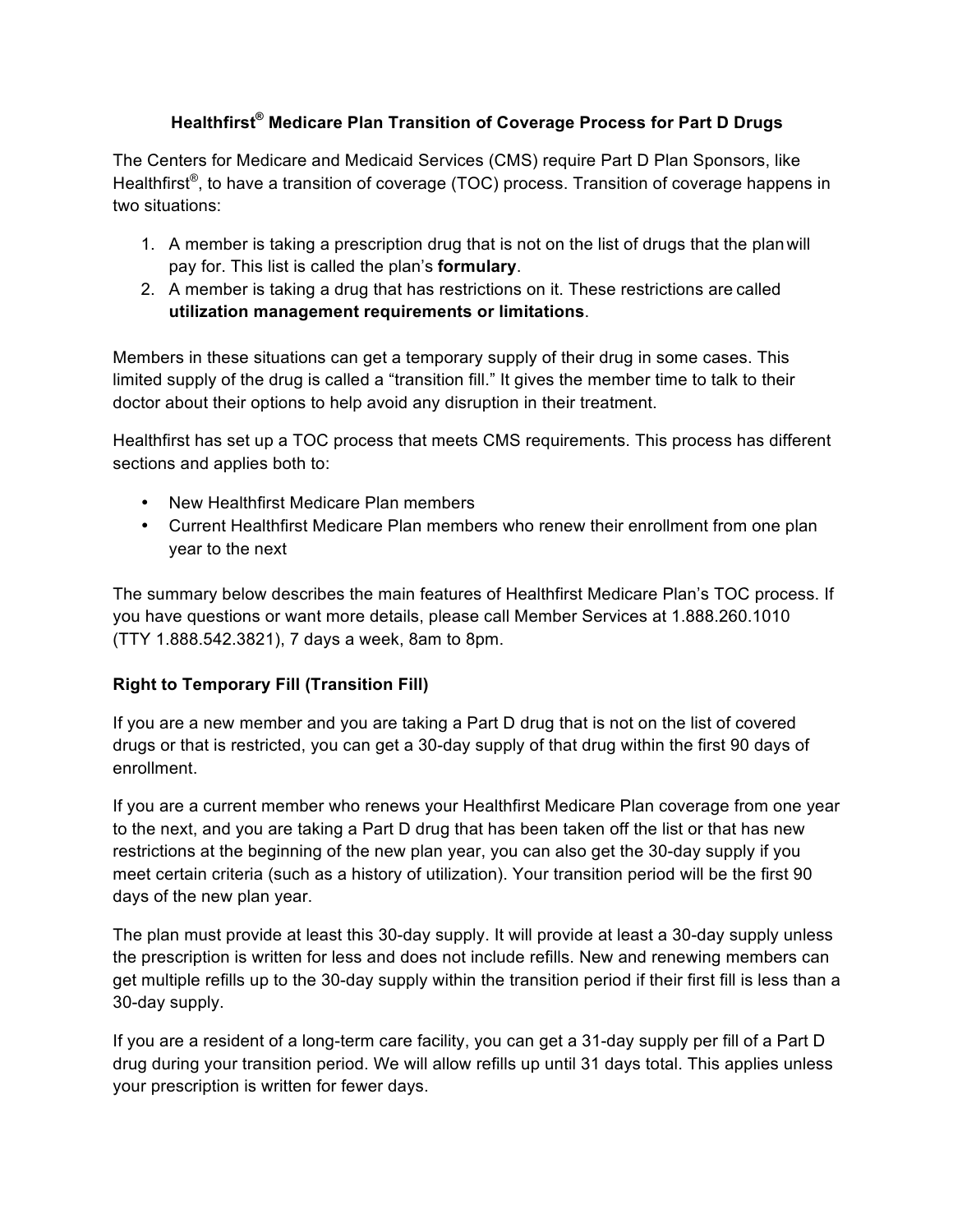There is a copay for each transition refill up to a 31-day supply. This applies to retail, mail-order, and specialty pharmacies.

 You may be able to get a transition fill outside of your 90-day transition period if you have special circumstances. One example of a special circumstance is a change in your "level of care," like being sent home from a hospital stay with a prescription for a drug that isn't on the call Healthfirst Member Services if you think you may have a situation where you qualify for a formulary. There are other situations where you may be able to get a temporary supply. Please temporary supply of a drug. When you call, choose the prompt for "Pharmacy."

# **What you need to do**

 When you first get the transition fill, you will also get a letter from Healthfirst that explains why your drug is not covered or is limited. The letter will tell you what you need to do to make sure you get coverage for the prescription drug you will need when the temporary supply is finished. The two basic situations are explained below:

# **1. Your drug is not on the formulary**

 Talk to your doctor about what to do before the temporary supply of your drug ends. Your doctor might decide that another drug on the list would work just as well for your condition. Or your doctor might think that it's medically necessary for you to keep taking your current medication. plan will cover the drug even though it is not on the formulary. Either you or your doctor can make the request. In that case, you can request an exception. If you are granted an exception, this means that the

 You, your authorized representative, or your doctor must call, fax, or write to CVS Caremark (our Pharmacy Benefit Manager, or PBM). It may be easier for your doctor to submit the request for you. This is because we will need him or her to send a **"doctor's statement."** This is a written and signed statement giving the medical reasons for the exception. Your doctor can fax or mail us the request and statement. Your doctor can also call us first and then send the signed statement by fax or mail.

#### **2. Your drug needs special approvals (Utilization Management Requirement)**

 Utilization Management Requirements are special approvals or restrictions on certain drugs. They are created by a team of doctors and pharmacists to help our members use drugs safely and cost-effectively. Your doctor can help you if a drug you are taking has any of the following requirements:

 **Prior authorization** means you or your doctor must give us information about why the drug was prescribed. This information is used to double-check that it is medically necessary. Your doctor can help you by providing the information needed for prior-authorization.

 **Step Therapy** is when you are asked to try a different drug to see if it will work for your condition before the drug you want to take will be covered for you.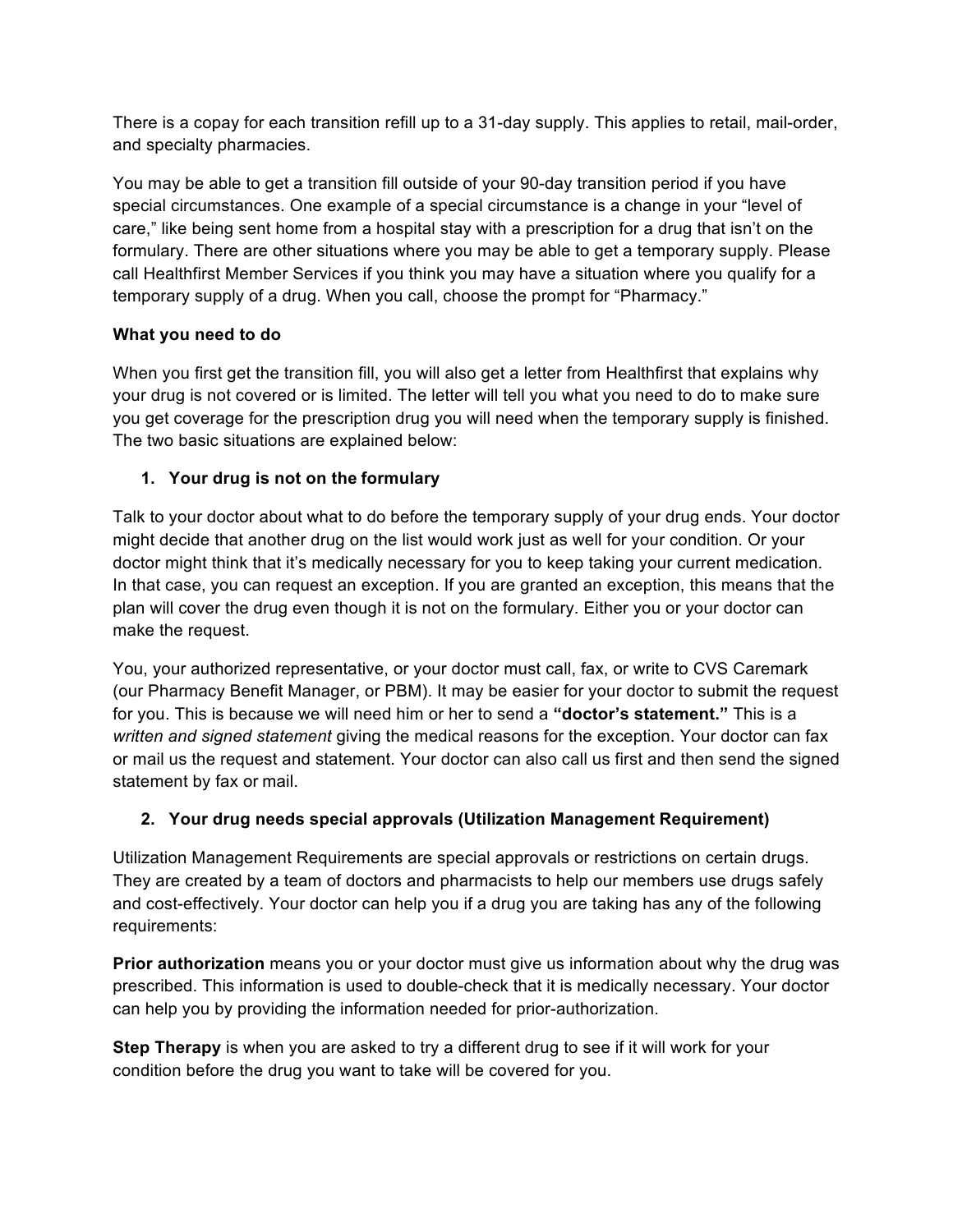A **Quantity Limit** is a limit on the amount of the drug (number of pills, etc.) the plan will cover in a set period of time.

 If you and your doctor don't think these restrictions should apply to you, you can ask for an exception. The steps for asking for an exception from these restrictions are the same as for a Caremark. It may be easier for your doctor to request removal of a restriction or prior authorization for you. Use the contact information below. formulary exception. You, your authorized representative, or your doctor can contact CVS

#### **How to request an exception**

To request an exception, ask your prescribing doctor to contact CVS Caremark.

 **Call:** 1.855.344.0930, TTY/TDD 1.866.236.1069, 7 days a week, 8am to 8pm **Write:** CVS Caremark Part D Services Phoenix, AZ 85072-2000 **Fax:** 1.855.633.7673 MC 109 PO BOX 52000

 Your doctor needs to submit a written statement supporting your request. It might help to bring your doctor the letter from Healthfirst or to submit the letter to his or her office. For a drug that is not on the list of covered drugs, the doctor's statement needs to say that the drug is medically necessary for treating your condition. The reason either has to be that none of the drugs we cover would be as effective or that another drug would have negative effects for you. If the exception is for a prior authorization, quantity limit, or other limit, the doctor's statement needs to explain that the prior authorization or limit would not be appropriate with your condition or would have negative effects for you.

 Once we have your doctor's statement, we must notify you of our decision no later than 72 hours if it is a standard request. If it is a rush request (expedited), we will let you know in no more than 24 hours. Your request may be expedited if we decide, or your doctor tells us, that your life, health, or ability to regain maximum function may be seriously threatened by waiting for a regular request response.

#### **What if my request is denied?**

 decision. You must file a standard request in writing. Expedited requests are accepted by If your request is denied, you have the right to appeal. This means you can ask for the decision to be reviewed. You must request this appeal within 60 calendar days from the date of the first telephone and in writing.

 **Call:** 1.888.698.0577, TTY/TDD 1.866.236.1069, 7 days a week, 8am to 8pm **Fax:** 1.855.633.7673